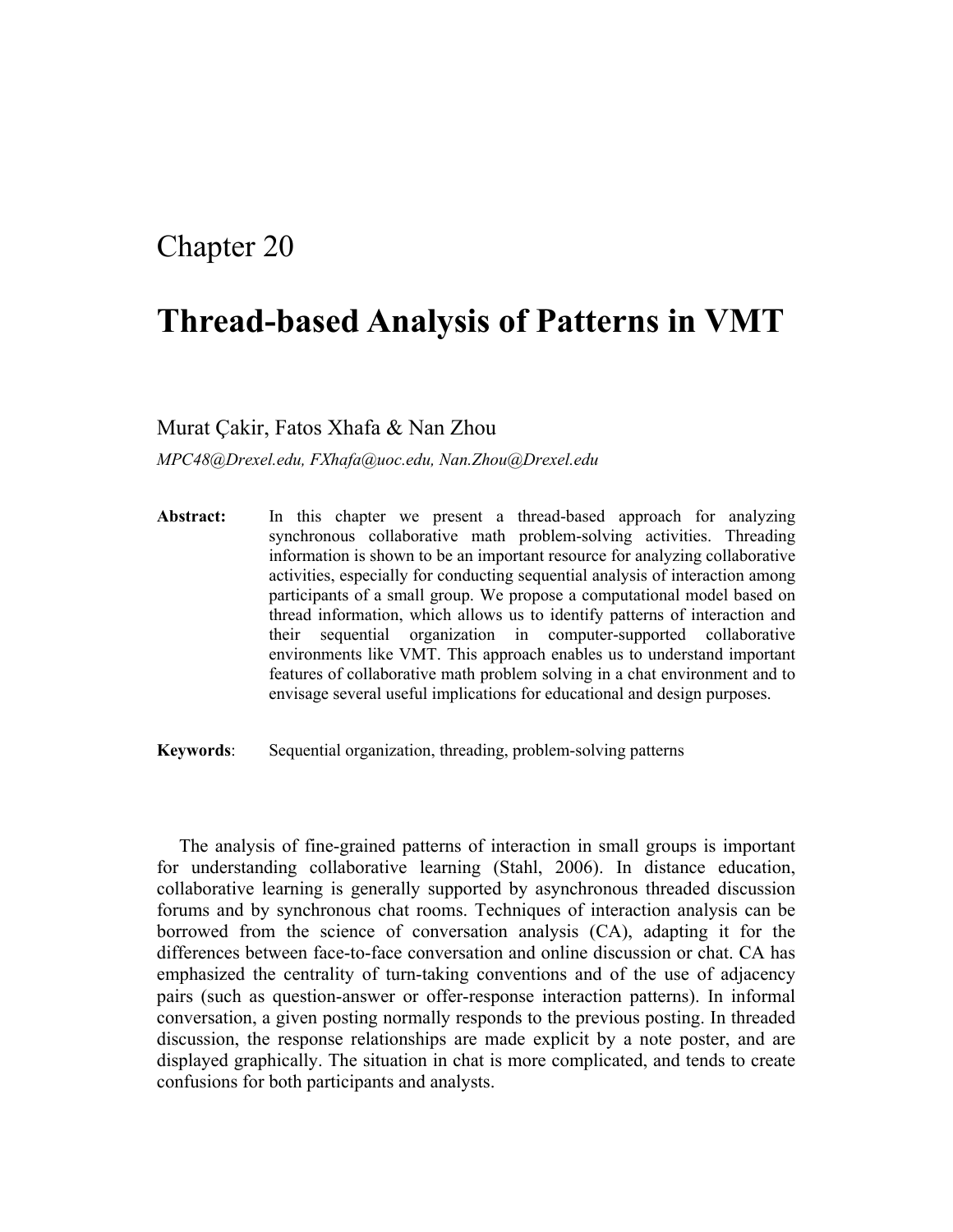In this chapter, we present a simple mathematical model of possible response structures in chat, discuss a program for representing those structures graphically and for manipulating them, and enumerate several insights into the structure of chat interactions that are facilitated by this model and tool. In particular, we show that fine-grained patterns of collaborative interaction in chat can be revealed through statistical analysis of the output from our tool. These patterns are related to social, communicative and problem-solving interactions that are fundamental to collaborative-learning group behavior.

CSCL research has mainly focused on analyzing content information. Earlier efforts aimed at identifying interaction patterns in chat environments—such as Soller & Lesgold (2003)—were based on the ordering of postings generated by the system. A naïve sequential analysis solely based on the observed ordering of postings without any claim about their threading might be misleading due to artificial turn orderings produced by the quasi-synchronous chat medium (Garcia  $\&$  Jacobs, 1998), particularly in groups larger than two or three (O'Neill & Martin, 2003).

In recent years, we have seen increasing attention to thread information, although most of this research is focused on asynchronous settings (King & Mayall, 2001; Popolov, Callaghan & Luker, 2000; Smith, Cadiz & Burkhalter, 2000; Tay, Hooi & Chee, 2002; Venolia & Neustaedter, 2003). Jeong (2003) and Kanselaar *et al*. (2003), for instance, use sequential analysis to examine group interaction in asynchronous threaded discussion. In order to do a similar analysis of chat logs, one has to first take into account the more complex implicit linking structures of text chat.

Our approach makes use of the thread information of the collaboration session to construct a graph that represents the flow of interaction, with each node in the graph denoting the content that includes the complete information from a posting in the recorded transcript. By traversing the graph, we mine the most frequently occurring dyad and triad structures, which are analyzed more closely to identify the patterns of collaboration and sequential organization of interaction in such online settings. The proposed thread-based sequential analysis is robust and scalable, and thus can be applied to study synchronous or asynchronous collaboration in different contexts.

The rest of the chapter is organized as follows: The next section introduces the context of the research and the coding scheme on which the thread-based sequential analysis is based. The following section states the research questions we want to investigate. Then we introduce our approach. Finally, we present interesting findings and discuss them to address our research questions and to envisage several useful implications for educational and design purposes.

### **Context of the Research**

### **The VMT Project and Data Collection**

The VMT Project began with an experiment called *PoW-wow*, which extended the Math Forum's "*Problem of the Week (PoW)*" service. Groups of 3 to 5 students in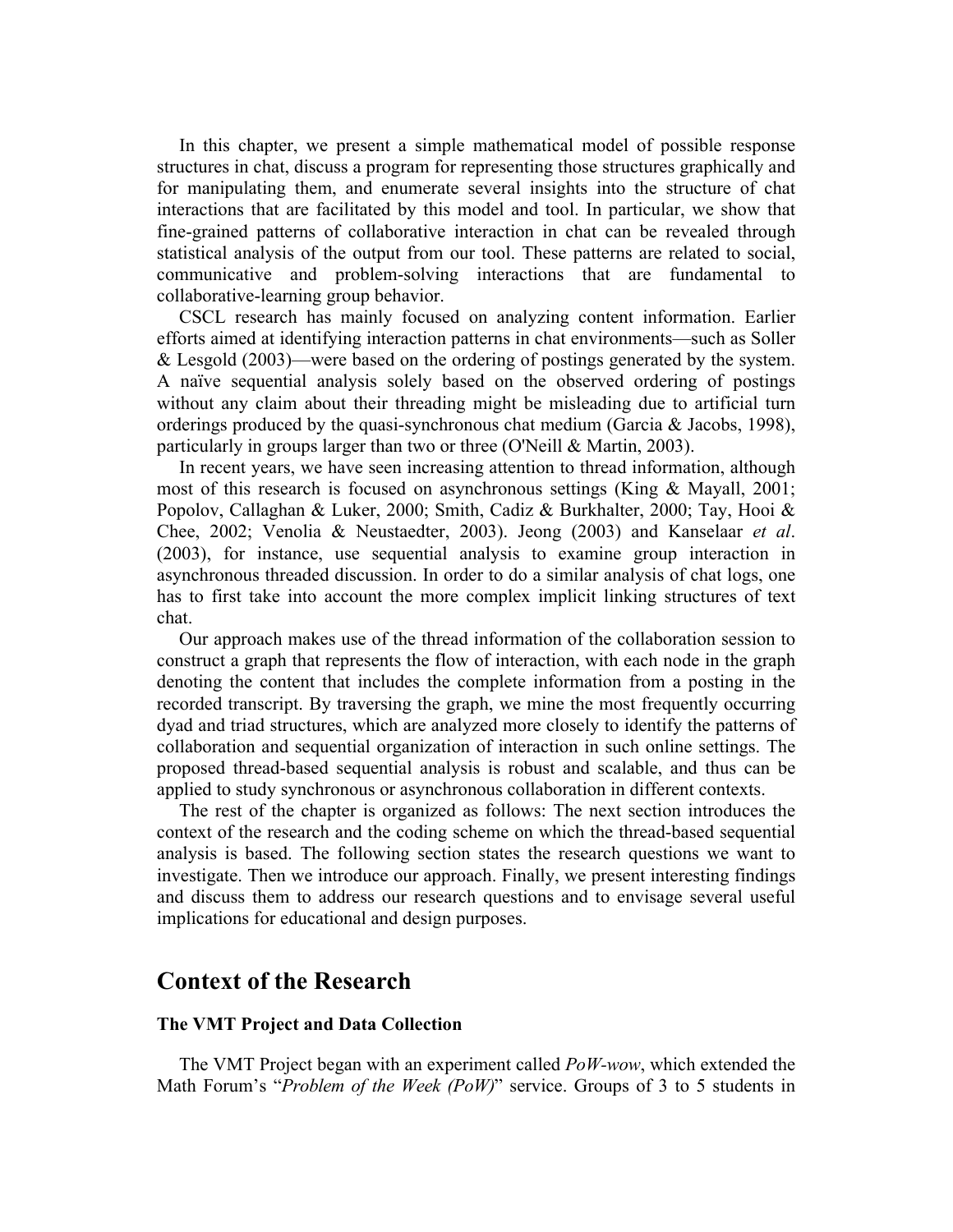grades 6 to 11 collaborate online synchronously to solve math problems that require reflection and discussion. We used the commercially available and popular AOL Instant Messenger (AIM) software to conduct the experiment, in which each student group is assigned to a chat room. Each session lasts about 60 to 90 minutes. The *PoW-wow* sessions are recorded as chat logs (transcripts) with the handle name (the nickname of the participant who made the posting), the timestamp of the posting, and the content posted (see Table 20-1). The analysis conducted in this chapter is based on six of these sessions. In three of the six sessions the math problem was announced at the beginning of the session, whereas in the rest the problem was posted on the Math Forum's website in advance.

| Table 20-1. Description of the coded chat logs. |  |  |  |  |
|-------------------------------------------------|--|--|--|--|
|-------------------------------------------------|--|--|--|--|

| PoW-wow Facilitator Members<br>Session # |            |                           | Number of PoW Name<br>Postings |                             |     |  |  |
|------------------------------------------|------------|---------------------------|--------------------------------|-----------------------------|-----|--|--|
|                                          | MUR.       | IPIN, GOR, REA, MCP.      | 334                            | Finding CE                  | No  |  |  |
| 2a                                       | GER.       | IAVR, PIN, SUP, OFF       | 724                            | Equilateral Triangle Areas  | No  |  |  |
| 2b                                       | MUR.       | IMCP, AH3, REA            | 204                            | Equilateral Triangle Areas  | No  |  |  |
| 9                                        | <b>POW</b> | [EEF, AME, AZN, LIF, FIR] | 715                            | Making Triangles            | Yes |  |  |
| 10                                       | MFP.       | AME, FIR, MCP             | 582                            | The Perimeter of an Octagon | Yes |  |  |
| 18                                       | MFP.       | AME, KOH, KIL, ROB        | 488                            | A Tangent Square and Circle | Yes |  |  |

### **Coding Scheme**

Both quantitative and qualitative approaches are employed in the VMT Project to analyze the transcripts in order to understand the interaction that takes place during collaboration within this setting. A coding scheme has been developed in the VMT Project to quantitatively analyze the sequential organization of interactions recorded in a chat log (see Chapter 22). The unit of analysis is defined as a posting that is produced by a participant at a certain point of time and displayed as a single posting in the transcript.

The coding scheme includes nine distinct dimensions, each of which is designed to capture a certain type of information from a different perspective. They can be grouped into two main categories: one is to capture the content of the session whereas another is to keep track of the threading of the discussion, that is, how the postings are linked together. Among the content-based dimensions, conversation and problem solving are two of the most important, which code the conversational and problem-solving content of the postings. Related to these two dimensions are the conversation thread and the problem-solving thread, which provide the linking between postings, and thus introduce the relational structure of the data. The conversation thread also links fragmented sentences that span multiple postings. The problem-solving thread aims to capture the relationship between postings that relate to each other by means of their mathematical content or problem-solving moves (see Log 20-1 from POW-wow 2a).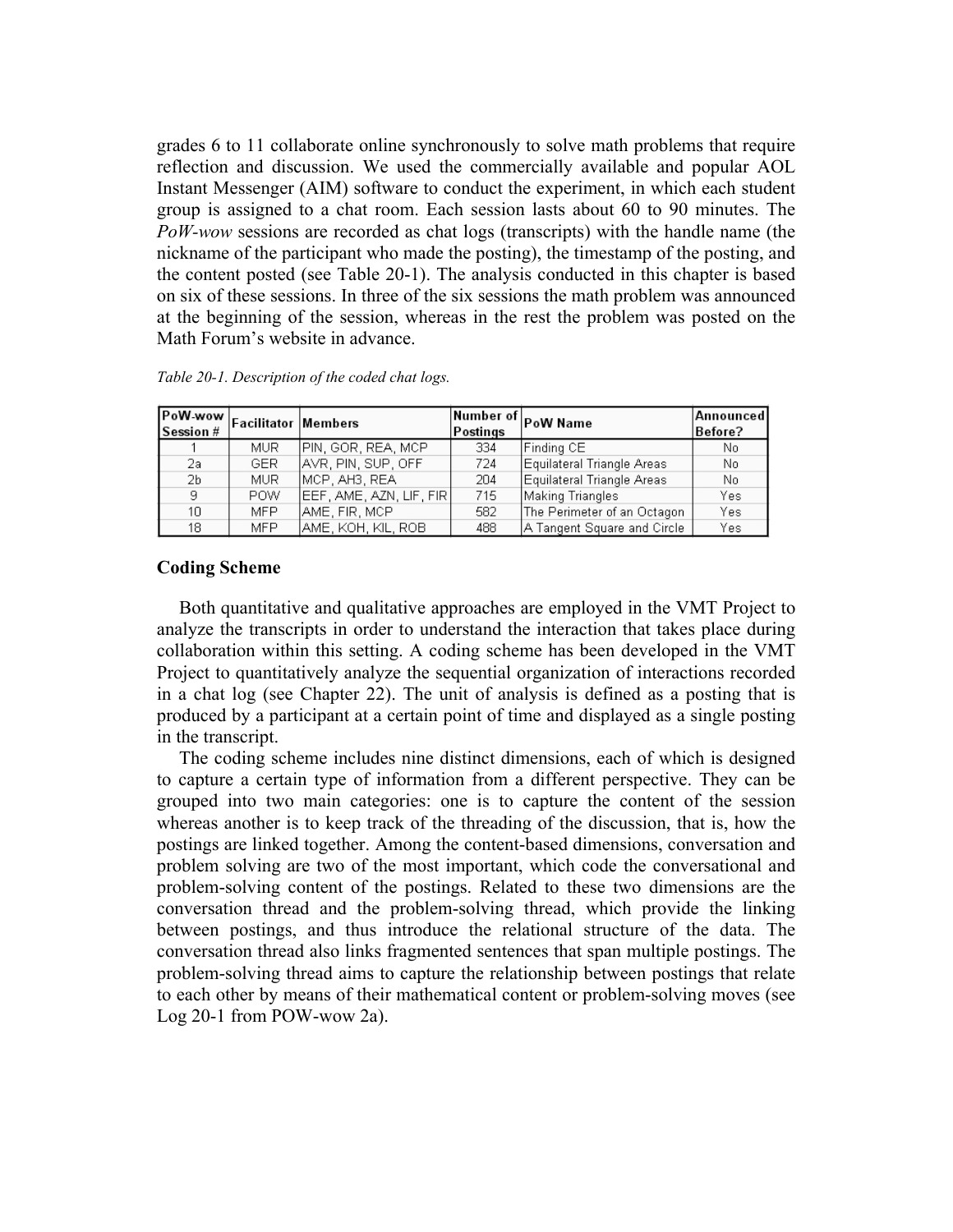| Ωσ | ı |
|----|---|
|----|---|

|    | Line #  Handle | <b>Statement</b>                                                             | Time    | Conversation<br>Thread | Conversation     | Problem<br>Solving | Problem<br>Solving |
|----|----------------|------------------------------------------------------------------------------|---------|------------------------|------------------|--------------------|--------------------|
| 45 | <b>AVR</b>     | Okay, I think we should start with the formula<br>for the area of a triangle | 8:21:46 |                        | Offer            |                    | Strategy           |
| 46 | SUP            | οk                                                                           | 8:22:17 | 45                     | Follow           | 45                 |                    |
| 47 | <b>AVR</b>     | $A = 1/2bh$                                                                  | 8:22:28 |                        | Offer            | 45                 | <b>Perform</b>     |
| 48 | <b>AVR</b>     | l believe                                                                    | 8:22:31 | 47                     | <b>Extension</b> | 47                 |                    |
| 49 | <b>PIN</b>     | yes.                                                                         | 8:22:35 | 47                     | Setup            | 47                 |                    |
| 50 | <b>PIN</b>     | i concue                                                                     | 8:22:37 | 49                     | Agree            | 49                 | lCheck.            |
| 51 | <b>PIN</b>     | concur <sup>*</sup>                                                          | 8:22:39 | 50                     | Repair Typing    |                    |                    |
| 52 | <b>AVR</b>     | then find the area of each triangle                                          | 8:22:42 |                        | Offer            | 45                 | Strategy           |
| 53 | <b>AVR</b>     | oh, wait                                                                     | 8:22:54 |                        | Regulation       |                    |                    |
| 54 | SUP            | the base and heigth are 9 and 12 right?                                      | 8:23:03 |                        | Request          |                    | Orientation        |
| 55 | <b>AVR</b>     | nn.                                                                          | 8:23:11 | 54                     | Setup.           | 54                 |                    |
| 56 | <b>SUP</b>     | 0.                                                                           | 8:23:16 |                        | INo Code         |                    |                    |
| 57 | AVR            | that's two separate triangles                                                | 8:23:16 | 55                     | Critique         | 55.                | Reflect            |
| 58 | SUP            | 000                                                                          | 8:23:19 | 55                     | Setup            | 55                 |                    |
| 59 | SUP            | οk                                                                           | 8:23:20 | 58                     | Follow           | 58                 |                    |

Each dimension has a number of subcategories. The coding is done manually by three trained coders independently, after strict training assuring a satisfactory reliability. This chapter is based on four dimensions only: the conversation thread, conversation dimension, problem-solving thread and problem-solving dimension.

### **Research Questions**

In this explorative study we will address the following research questions:

- *Research Question 1:* What patterns of interaction are frequently observed in a synchronous, collaborative math problem-solving environment?
- *Research Question 2:* How can patterns of interaction be used to identify: (a) each member's level of participation; (b) the distribution of contributions among participants; and (c) whether participants are organized into subgroups through the discussion?
- *Research Question 3:* What are the most frequent patterns related to the main activities of the math problem solving? How do these patterns sequentially relate to each other?
- *Research Question 4:* What are the (most frequent) minimal building blocks observed during "local" interaction? How are these local structures sequentially related together, yielding larger interactional structures?

### **The Computational Model**

We have developed software to analyze significant features of online chat logs. The logs must first be coded manually, to specify both the local threading connections and the content categories as in Log 20-1. When a spreadsheet file containing the coded transcript is given as input, the program generates two graphbased internal representations of the interactions, depending on the conversation and problem-solving thread dimensions respectively. In this representation each posting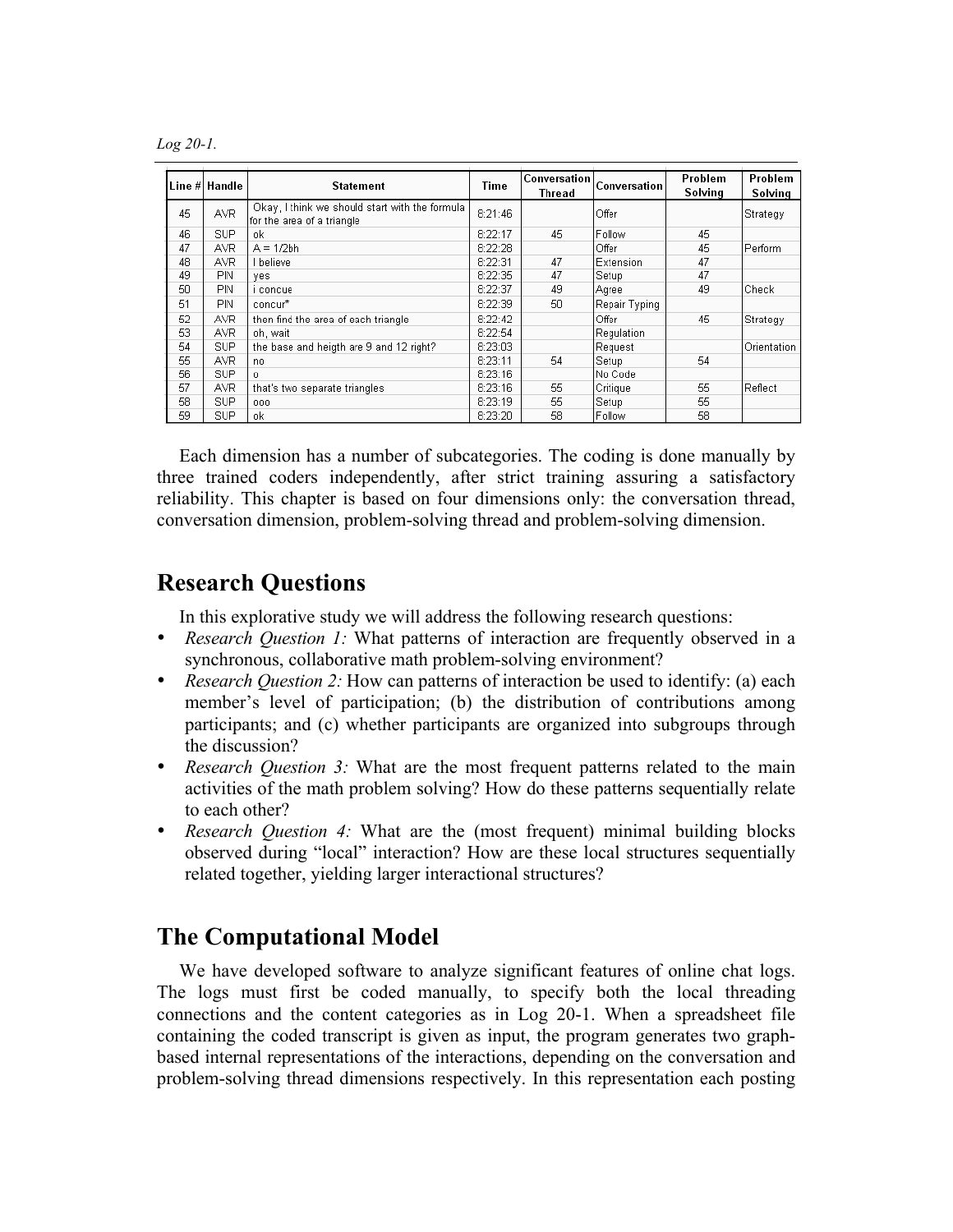is treated as a node object, containing a list of references pointing to other nodes according to the corresponding thread. Moreover, each node includes additional information about the corresponding posting, such as the original statement, the author of the posting, its timestamp and the codes assigned in other dimensions. This representation makes it possible to study various different *sequential patterns*. Here sequential means that postings involved in the pattern are linked according to the thread, either from the perspective of participants who are producing the postings or from the analysis perspective of coded information.

After building a graph representation, the model performs traversals over these structures to identify frequently occurring sub-structures within each graph, where each sub-structure corresponds to a sequential pattern of interaction. Sequential patterns having different features in terms of their size, shape and configuration type are studied. In a generic format, dyads of type *Ci-Cj*, and triads of type *Ci-Cj-Ck* where  $i \le j \le k$  are examined in an effort to get information about the local organization of interaction. In this representation *Ci* stands for a variable that can be replaced by a code or by author information. The ordering given by  $i \leq j \leq k$  refers to the ordering of nodes by means of their relative positions in the transcript. It should be noted that a posting represented by *Cj* can only be linked to previous postings, say *Ci* where *i<j*. (This restricts the threading to a directed acyclical graph.) In this notation the size of a pattern refers to the number of nodes involved in the pattern (e.g., the size is 2 in the case of *Ci-Cj*). Initially the size is limited to dyads and triads since they are more likely to be observed in a chat environment involving three to five participants. Nonetheless, the model can capture patterns of arbitrary size whenever necessary. The shape of the pattern refers to the different combinations in which the nodes are related to each other. For instance, in the case of a triad like *Ci-Cj-Ck* there are two possible type configurations: (a) if *Ci* is linked to *Cj* and *Cj* is linked to *Ck* , then we refer to this structure as *chain* type; (b) if *Ci* is linked to *Cj* and *Ci* is also linked to *Ck*, then we refer to this structure as *star* type. The dyadic and triadic patterns identified this way reveal information about the local organization of interaction. Thus, these patterns can be considered as the fundamental building blocks of a group's discussion, whose combination would give us further insights into the sequential unfolding of the whole interaction.

The type of the configuration is determined by the information represented by each variable *Ci*. In a display of the threading, a variable *Ci* can be replaced by the author name, the conversation code, the problem-solving code, or a combination of conversation and problem-solving codes. This flexibility makes it possible to visualize and analyze patterns linking postings by means of their authors and the codes they receive from the conversational or problem-solving dimension.

As shown in Table 20-1, the maximum number of chat lines contained in a transcript in our data repository is about 700 lines, and we analyzed a corpus containing 6 such transcripts for this explorative study. Thus, in this chapter the emphasis is given to ways of revealing relevant patterns of collaborative interaction from a given data set. Nonetheless, we take care of efficiency issues while performing the data-mining task. Moreover, there exist efficient algorithms designed for mining frequent substructures in large graphs (Inokuchi, Washio & Motodam,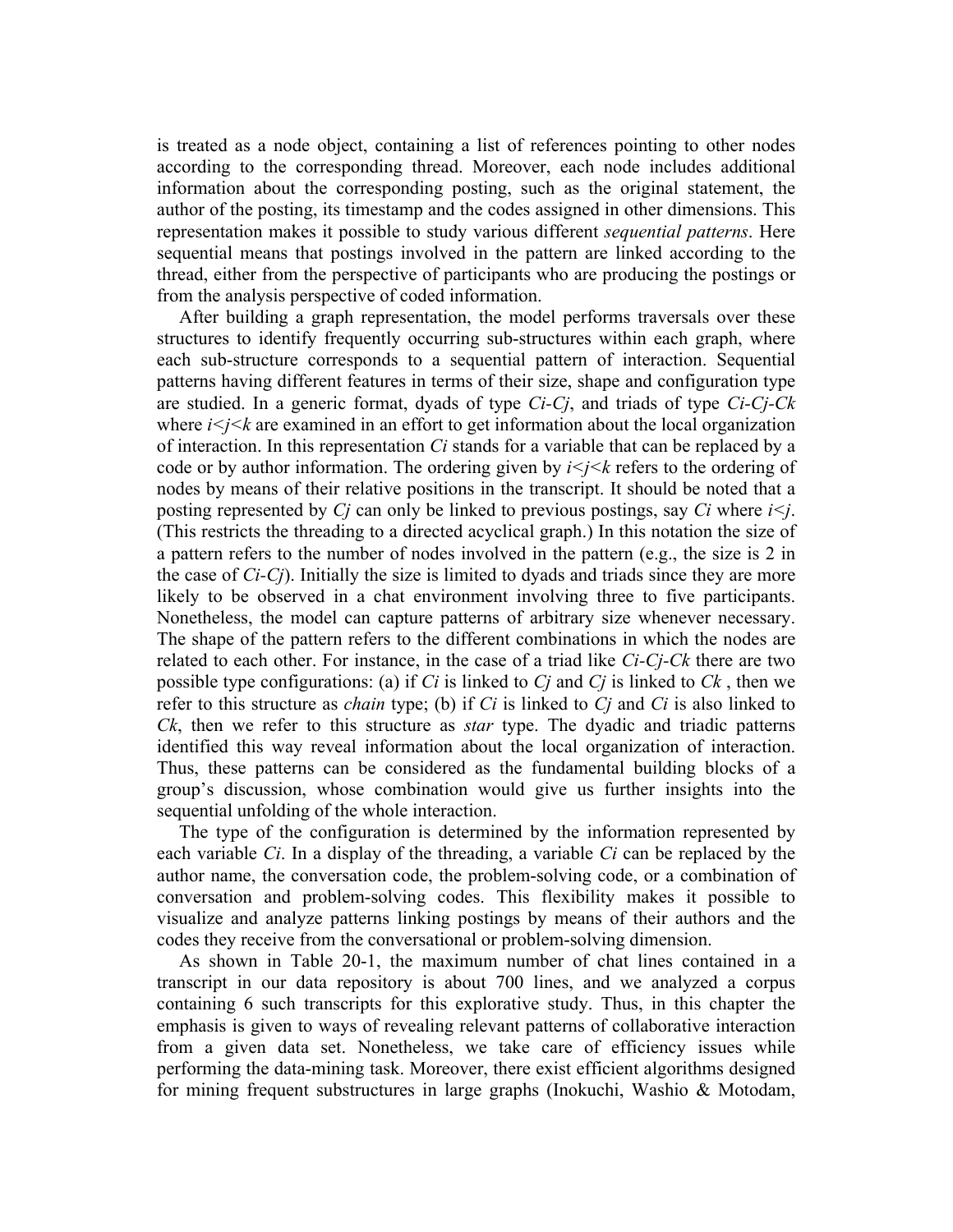2000; Kuramochi, 2001; Zaki, 2002), which can be used to extend our model to process larger data sets.

### **Results and Discussion**

In this section we show how the computational model presented in this work enables us to shed light on the research questions listed above.

#### **Local Interaction Patterns**

In order to identify the most frequent local interaction patterns of size 2 and 3, our model performs traversals of corresponding lengths and counts the number of observed dyads and triads. The model can classify these patterns in terms of their contributors, in terms of conversation or problem-solving codes, or by considering different combinations of these attributes (e.g., patterns of author-conversation pairs). The model outputs a dyad percentage matrix for each session in which the  $(i,j)$ <sup>th'</sup> entry corresponds to the probability that  $C_i$  is followed by  $C_j$  during that session. For example, a probability matrix for dyads based on conversation codes is shown in Table 20-2.

| Powwow_2a<br>Conversation<br>Dyads<br>Percentage<br>Matrix | State | ð<br>Öf | Reqest | Regulation | epair Typing<br>œ | Response | Follow         | Elaboration | Exension | Setup | Agree | Disagree | Critique | Explain | code<br>g |
|------------------------------------------------------------|-------|---------|--------|------------|-------------------|----------|----------------|-------------|----------|-------|-------|----------|----------|---------|-----------|
| State                                                      | 0     | 0       | 0      | 0          | 0                 | 6        | 0              | Ō           | 4        | 1     | 0     | 0        | 0        | 0       | $\cup$    |
| Offer                                                      | O     | Ō       | Ō      | 0          | 0                 | 0        | $\overline{2}$ | 1           | 3        | 1     | 1     | 0        | Ō        | 0       | O         |
| Regest                                                     | 0     | 0       | 0      | 0          | 0                 | 7        | 0              | Ō           | 3        | 1     | 0     | 0        | Ō        | 1       | О         |
| Regulation                                                 | O     | O       | Ō      | 0          | 0                 | 4        | 0              | Ū           | 1        | Ω     | Ω     | Ω        | Ō        | 0       | О         |
| Repair Typing                                              | O     | Ō       | Ō      | 0          | 0                 | 0        | 0              | 0           | Ō        | 0     | 0     | 0        | Ō        | 0       | О         |
| Response                                                   | 0     | 0       | 0      | 0          | 0                 | 5        | 0              | 0           | 1        | 1     | 0     | 0        | 0        | 0       | О         |
| Follow                                                     | 0     | Ō       | Ō      | 0          | 0                 | 0        | 0              | Ō           | Ō        | Ω     | 0     | Ω        | Ō        | 0       | O         |
| Elaboration                                                | O     | O       | 0      | 0          | 0                 | 0        | Ō              | Ō           | Ō        | 0     | 0     | 0        | Ō        | 0       | O         |
| Exension                                                   | Ō     | 0       | 0      | 0          | 0                 | 0        | 0              | 0           | O        | 0     | 0     | 0        | 0        | 0       | О         |
| Setup                                                      | 1     | 3       | 2      | 2          | 0                 | 7        | 1              | 1           | 3        | n     | 1     | Ū        | Ō        | 0       | О         |
| Agree                                                      | O     | O       | Ō      | 0          | 0                 | Ō        | 0              | Ō           | Ō        | Ω     | Ω     | $\Box$   | Ō        | 0       | O         |
| Disagree                                                   | 0     | 0       | 0      | 0          | 0                 | 0        | 0              | 0           | 0        | 0     | 0     | 0        | 0        | 0       | О         |
| Critique                                                   | 0     | Ō       | Ō      | 0          | 0                 | 0        | 0              | 1           | Ō        | 0     | 0     | 0        | Ō        | 0       | О         |
| Explain                                                    | O     | Ō       | Ō      | 0          | 0                 | 0        | Ō              | 0           | ٥        | 0     | 0     | 0        | Ō        | 0       | O         |
| No code                                                    | 0     | Ō       | Ō      | 0          | 0                 | 0        | 0              | Ō           | 0        | 0     | 0     | 0        | Ō        | 0       | O         |

*Table 20-2: Conversation dyads.* 

The % are computed over all pairs

In addition to this, a row-based probability matrix is computed to depict the local percentage of any dyad *Ci-Cj* among all dyads beginning with *Ci*. Table 20-3 shows a row-based percentage matrix for the conversation dyads. Similarly, the model also computes a list of triads and their frequencies for each session.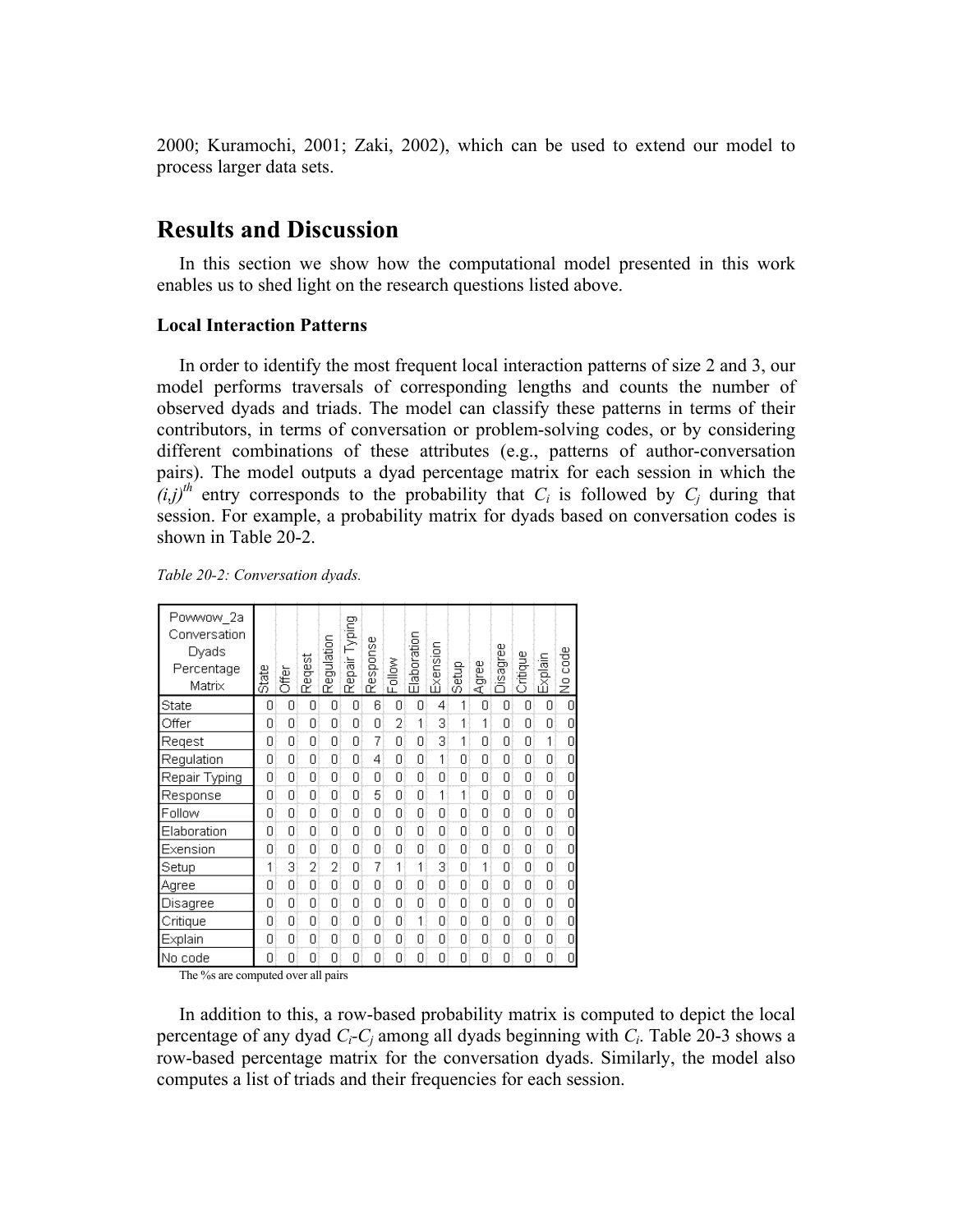*Table 20-3. Row based distribution of conversation dyads.*

| Powwow_2a<br>Conversation<br>Dyads_Row<br>Percentage<br>Matrix | State | Offer          | Regest | egulation<br>œ | epair Typing<br>œ | Response       | ollow<br>ட     | Elaboration | Exension | Setup          | auô<br>E. | Disagree       | Critique       | Explain | No code |
|----------------------------------------------------------------|-------|----------------|--------|----------------|-------------------|----------------|----------------|-------------|----------|----------------|-----------|----------------|----------------|---------|---------|
| State                                                          | 0     | 0              | 0      | 1              | 1                 | 45             | 0              | 0           | 35       | 9              | 3         | 0              | $\mathbf{1}$   | 0       | 0       |
| Offer                                                          | 0     | 0              | 0      | 0              | 4                 | $\overline{2}$ | 23             | 15          | 26       | 8              | 10        | 4              | 4              | 0       | 0       |
| Regest                                                         | 0     | 0              | 3      | 3              | 1                 | 43             | 0              | 0           | 22       | 8              | 1         | 4              | 0              | 11      | 0       |
| Regulation                                                     | 0     | 4              | 8      | 4              | 4                 | 60             | 0              | 0           | 16       | 4              | 0         | 0              | 0              | 0       | 0       |
| Repair Typing                                                  | 0     | 0              | 0      | 0              | 0                 | 0              | 0              | 0           | 0        | 0              | 0         | 100            | 0              | 0       | 0       |
| Response                                                       | 0     | $\overline{0}$ | 5      | 0              | $\overline{2}$    | 55             | $\overline{0}$ | 0           | 14       | 17             | 0         | 0              | $\overline{2}$ | 0       | 0       |
| Follow                                                         | 0     | 0              | 0      | 0              | 0                 | 33             | 0              | 0           | 50       | 0              | 0         | 0              | 16             | 0       | 0       |
| Elaboration                                                    | 0     | 12             | 0      | 0              | 25                | 0              | 0              | 12          | 12       | 0              | 25        | $\overline{0}$ | 12             | 0       | 0       |
| Exension                                                       | 0     | 50             | 0      | 0              | 0                 | 0              | 0              | 0           | 0        | 0              | 0         | 50             | 0              | 0       | 0       |
| Setup                                                          | 4     | 11             | 9      | 7              | 0                 | 27             | 6              | 6           | 11       | $\overline{a}$ | 3         | $\overline{2}$ | $\overline{2}$ | 0       | 0       |
| Agree                                                          | 0     | 0              | 0      | 0              | 20                | 40             | 0              | 0           | 20       | 20             | 0         | 0              | 0              | 0       | 0       |
| Disagree                                                       | 0     | 0              | 0      | 0              | 0                 | 0              | 20             | 0           | 20       | 40             | 0         | 20             | 0              | 0       | 0       |
| Critique                                                       | 0     | 0              | 6      | 6              | 0                 | 20             | 20             | 26          | 6        | 13             | 0         | 0              | 0              | 0       | 0       |
| Explain                                                        | 0     | 0              | 11     | 0              | 0                 | 22             | 22             | 0           | 33       | 0              | 0         | 0              | 11             | 0       | 0       |
| No code                                                        | 0     | 0              | 0      | 0              | 0                 | 0              | 0              | 0           | 0        | 0              | 0         | 0              | 0              | 0       | 0       |

The %s are computed separately for each row

#### **Frequent Conversational Patterns**

For the conversational dyads, we observed that there are a significant number of zero-valued entries on all six percentage matrices. This fact indicates that there are strong causal relationships between certain pairs of conversation codes. For instance, the event that an *Agree* statement is followed by an *Offer* statement is very unlikely due to the fact that the *Agree-Offer* pair has a zero value in all 6 matrices. By the same token, non-zero valued entries corresponding to a pair *Ci-Cj* suggests which *Ci* variables are likely to be followed by a reply of some sort. Moreover, *Cj* variables indicate the most likely replies that a conversational action *Ci* will get. This motivated us to call the most frequent *Ci-Cj* pairs *source-sink* pairs, where the source *Ci* most likely solicits the action *Cj* as the next immediate reply.

The most frequent conversational dyads in our sample turned out to be *Request-Response* (16%, 7%, 9%, 9%, 10%, 8% for the 6 PoW-wows respectively), *Response-Response* (12%, 5%, 2%, 4%, 10%, 11%) and *State-Response* (8%, 6%, 4%, 2%, 5%, 16%) pairs. In our coding scheme conversational codes *State*, *Respond, Request* are assigned to those statements that belong to a general discussion, while codes such as *Offer, Elaboration, Follow, Agree, Critique* and *Explain* are assigned to statements that are specifically related to the problem-solving task. Thus, the computations show that a significant portion of the conversation is devoted to topics that are not specifically about math problem solving.

In addition to these, dyads of type *Setup-X* (8%, 14%, 12%, 2%, 3%, 4%) and *X-Extension* (14%, 15%, 9%, 7%, 9%, 6%) are also among the most frequent conversational dyads. In compliance with their definitions, *Setup* and *Extension* codes are used for linking fragmented statements of a single author that span multiple chat lines. In these cases the fragmented parts make sense only if they are considered together as a single statement. Thus, only one of the fragments is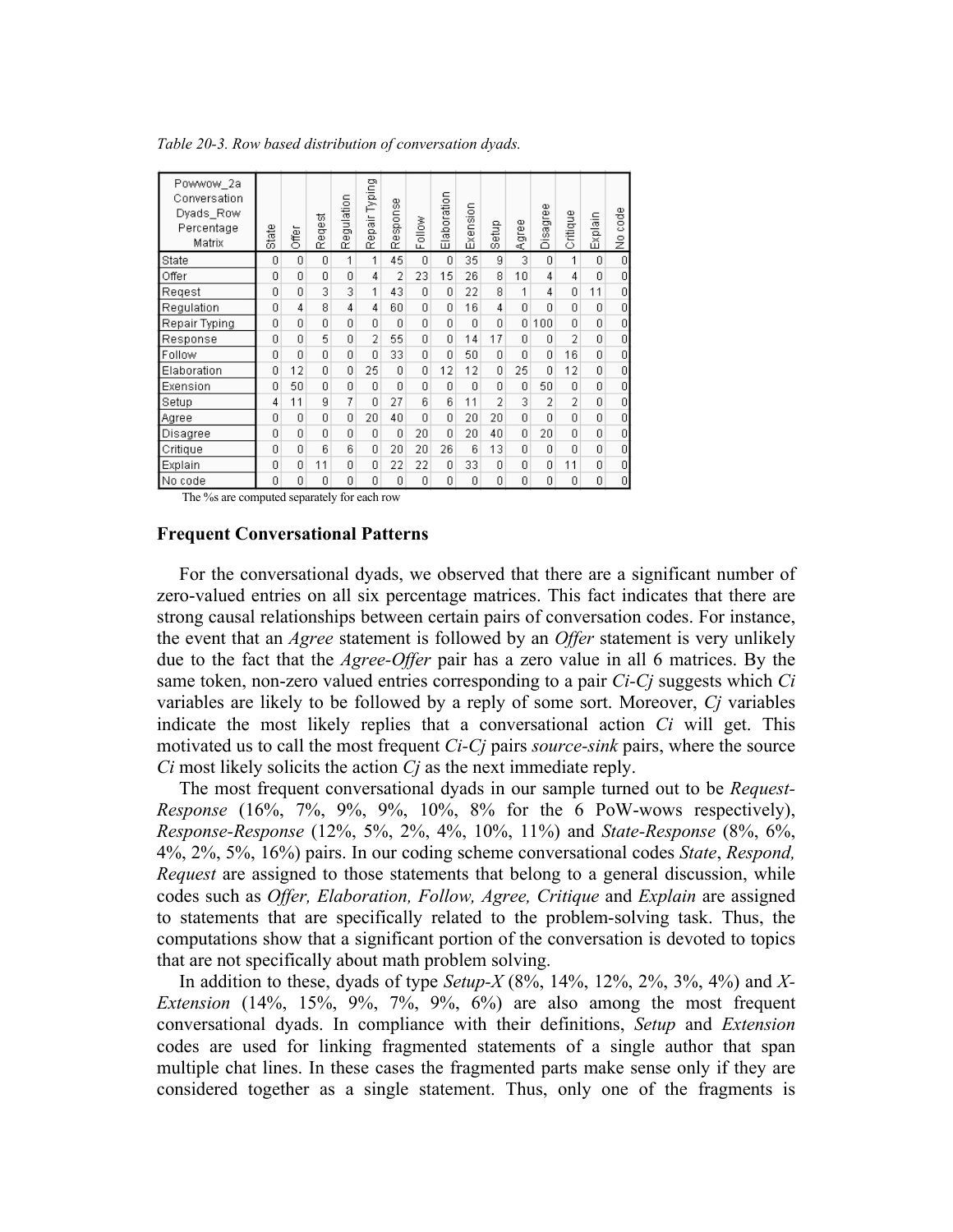assigned a code reflecting the conversational action of the whole statement, and the rest of the fragments are tied to that special fragment by using *Setup* and *Extension* codes. The frequent occurrence of *Setup-X* and *X-Extension* dyads shows that some participants prefer to interact by posting fragmented statements during chat. The high percentage of fragmented statements strongly affects the distribution of other types of dyadic patterns. Therefore, a "pruning" option is included in our model to combine these fragmented statements into a single node to reveal other source-sink relationships.

### **Handle Patterns**

Frequent dyadic and triadic patterns based on author information can be informative for making assessments about each participant's level and type of participation. For instance, Table 20-4 contrasts the author-dyad percentages of two groups—Pow2a and Pow2b, hereafter, group A and B, respectively—that worked on the same math problem. In both matrices an entry  $(i, j)$  corresponds to the percentage of the event that the postings of participant *i* were conversationally related to the postings of participant *j* during the session. For the non-pruned matrices, entries on the diagonal show us the percentage that the same participant either extended or elaborated his/her own statement. For the pruned matrices the "noise" introduced by the fragmented statements is reduced by considering them together as a single unit. In the pruned case diagonal entries correspond to elaboration statements following a statement of the same participant.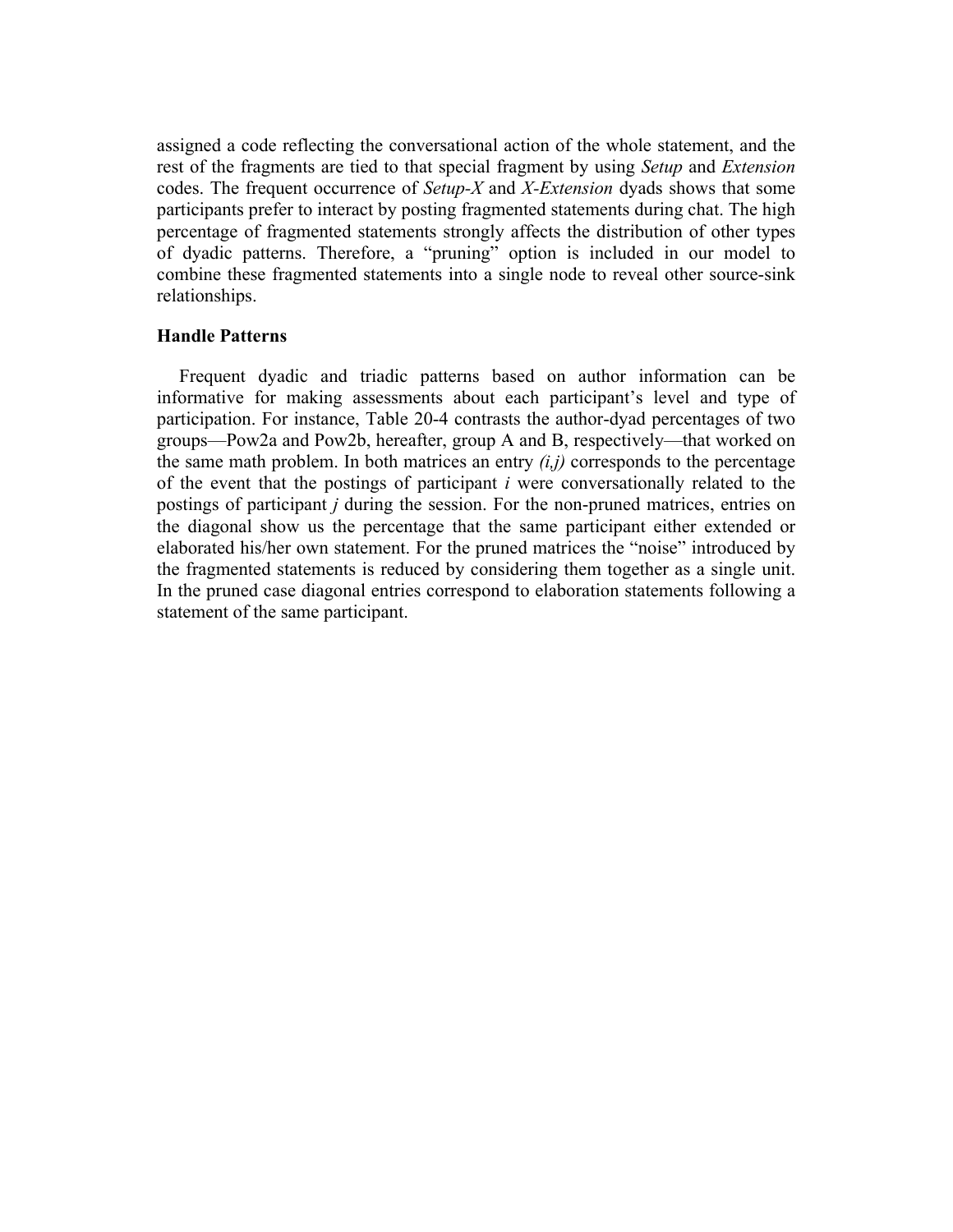| Pow 2a %                                           | <b>SVS</b>     | 즖               | ۵۴F            | $rac{9}{20}$                                   | <b>AVR</b>        | <b>GER</b>     |
|----------------------------------------------------|----------------|-----------------|----------------|------------------------------------------------|-------------------|----------------|
|                                                    | 0              | 0               | 0              | 0                                              | O                 | 0              |
| SYS<br>PIN<br>OFF<br>SUP<br>AVR<br>GER             | Ō              | 11              | $\overline{1}$ | $\frac{2}{0}$                                  | 11                | $\frac{0}{0}$  |
|                                                    | $\overline{0}$ | o               | 3              |                                                | $\overline{1}$    |                |
|                                                    | O              | 3               | O              | 10                                             | 9                 | $\overline{0}$ |
|                                                    | Ō              | $\overline{11}$ | $\overline{1}$ | 9                                              | 16                | $\overline{0}$ |
|                                                    | Ō              | ō               | $\overline{1}$ | Ō                                              | 1                 | 0              |
| (pruned)                                           |                |                 |                |                                                |                   |                |
|                                                    | $S\chi S$      | 즡               | <b>DEF</b>     | $rac{9}{20}$                                   | <b>AVR</b>        | <b>GER</b>     |
|                                                    | 0              | 0               | 0              | 0                                              | Ō                 | Ō              |
|                                                    | 0              | 4               | 1              | $\frac{3}{0}$                                  | $\frac{18}{2}$    | $\overline{0}$ |
|                                                    | o              | ō               | Ō              |                                                |                   | 0              |
|                                                    | 0              | 6               | $\overline{1}$ | Ō                                              |                   |                |
|                                                    | ō              | $\frac{17}{1}$  | $\overline{1}$ | 13                                             | $\frac{13}{6}$    | $\frac{0}{1}$  |
|                                                    | ō              |                 | 1              | ō                                              | $\overline{1}$    |                |
| Pow 2b %                                           | $S\sqrt{S}$    | MCP)            | AH3            | <b>REA</b>                                     | <b>MUR</b>        |                |
|                                                    | 0              |                 | 0              | $\overline{0}$                                 | $\overline{0}$    |                |
|                                                    | 0              | $\frac{0}{17}$  | 0              |                                                |                   |                |
|                                                    | $\frac{0}{0}$  | $\overline{1}$  | 6              | $\begin{array}{c}\n10 \\ 2 \\ 20\n\end{array}$ |                   |                |
|                                                    |                |                 | $\frac{2}{1}$  |                                                | $\frac{8}{3}$     |                |
| SYS<br>MCP<br>AH3<br>REA<br>MUR                    | ō              | $\frac{18}{2}$  |                | $\overline{1}$                                 |                   |                |
| (pruned)                                           |                | MCP             |                |                                                | anwl <sup>o</sup> |                |
| Pow 2b %<br>SYS<br>MCP<br>AH3<br>REA<br>MUR<br>MUR | $5\sqrt{5}$    |                 | AH3            | <b>REA</b>                                     |                   |                |
|                                                    | ō              | $\overline{0}$  | ō              | ō                                              |                   |                |
|                                                    | $\overline{0}$ | 14              | $\overline{0}$ | $\overline{14}$                                | 10                |                |
|                                                    | Ō              | $\overline{1}$  | $\overline{1}$ | 3                                              | $\overline{0}$    |                |
|                                                    | $\overline{0}$ | $\frac{23}{3}$  | 3              | 15                                             | $\frac{4}{1}$     |                |
|                                                    | ō              |                 | $\overline{1}$ | $\overline{1}$                                 |                   |                |

*Table 20-4: Handle dyads for Pow2a and Pow2b.*

SYS refers to system messages. GER and MUR are facilitators of the groups.

The most striking difference between the two groups, after pruning, is the difference between the percentage values on the diagonal: 10% for group A and 30% for group B. The percentages of most frequent triad patterns show a similar behavior. The percentage of triads having the same author on all 3 nodes (e.g., AVR-AVR-AVR) is 15% for group A, and 42% for group B. The pattern we see in group B is called an elaboration, where a member takes an extended turn. The pattern in group A indicates group exploration, where the members collaborate to co-construct knowledge and where turns rarely extend over multiple pruned nodes.

Patterns that contain the same author name on all their nodes are important indicators of individual activity, which typically occurs when a group member sends repeated postings without referring to any other group member. We call this *elaboration*, where one member of the group explains his/her ideas. The high percentage of these patterns can be considered as a sign of separate threads in ongoing discussion, which is the case for group B. Moreover, there is anti-symmetry between MCP's responses to REA's comments (23%) versus REA's responses to MCP's comments (14%). This shows that REA attended less to MCP's comments than MCP to REA's messages. In contrast, we observe a more balanced behavior of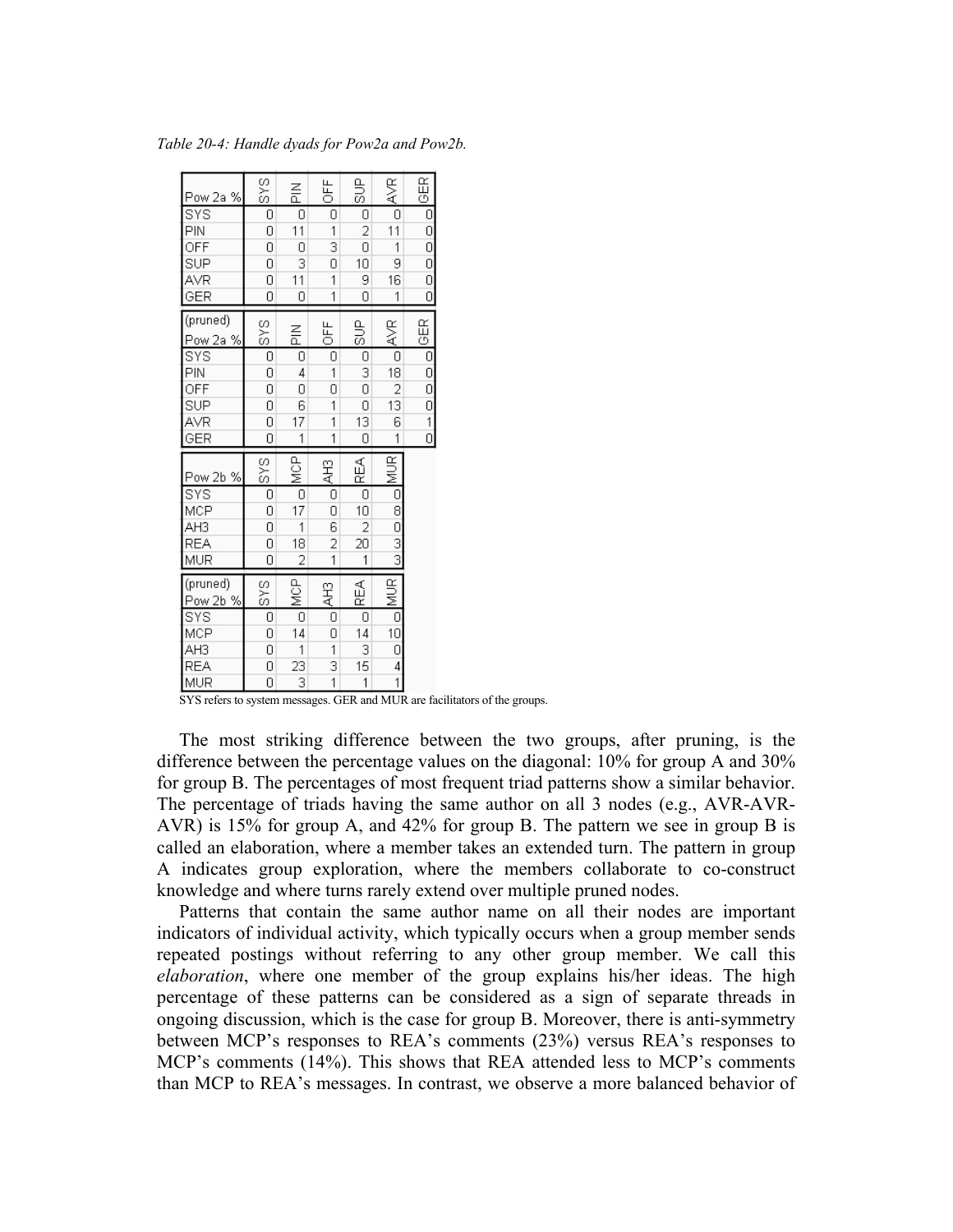group *exploration* in group A, especially between AVR-PIN (17%, 18%) and AVR-SUP (13%, 13%). Another interesting pattern for group A is that the balance with respect to AVR does not exist between the pair SUP-PIN. This suggests that AVR was the dominant figure in group A, who frequently attended to the other two members of the group. To sum up, this kind of analysis points out similar results concerning roles and prominent actors as addressed by other social-network-analysis techniques. (Chapter 23 will further discuss the distinction between elaboration and exploration patterns.)

Dyadic and triadic patterns can also be useful in determining which member was most influential in initiating discussion during the session. For a participant *i,* the sum of row percentages  $(i, j)$  where  $i \neq j$  can be used as a metric to see who had more initiative as compared to other members. The metric can be improved further by considering the percent of triads initiated by user *i*. For instance, in group A the row percentages are 31%, 22%, 20% and 2% for AVR, PIN, SUP and OFF respectively and the percentage of triads initiated by each of them is 41%, 29%, 20% and 7%. These numbers show that AVR had a significant impact in initiating conversation. In addition to this, a similar metric for the columns can be considered for measuring the level of attention a participant exhibited by posting follow-up messages to other group members.

#### **Problem-Solving Patterns**

A similar analysis of dyadic and triadic patterns can be used for making assessments about the local organization of a group's problem-solving actions. The problem-solving data produced by our model for groups A and B will be used to aid the following discussion in this section. Table 20-5 displays both groups' percentage matrices for problem-solving dyads.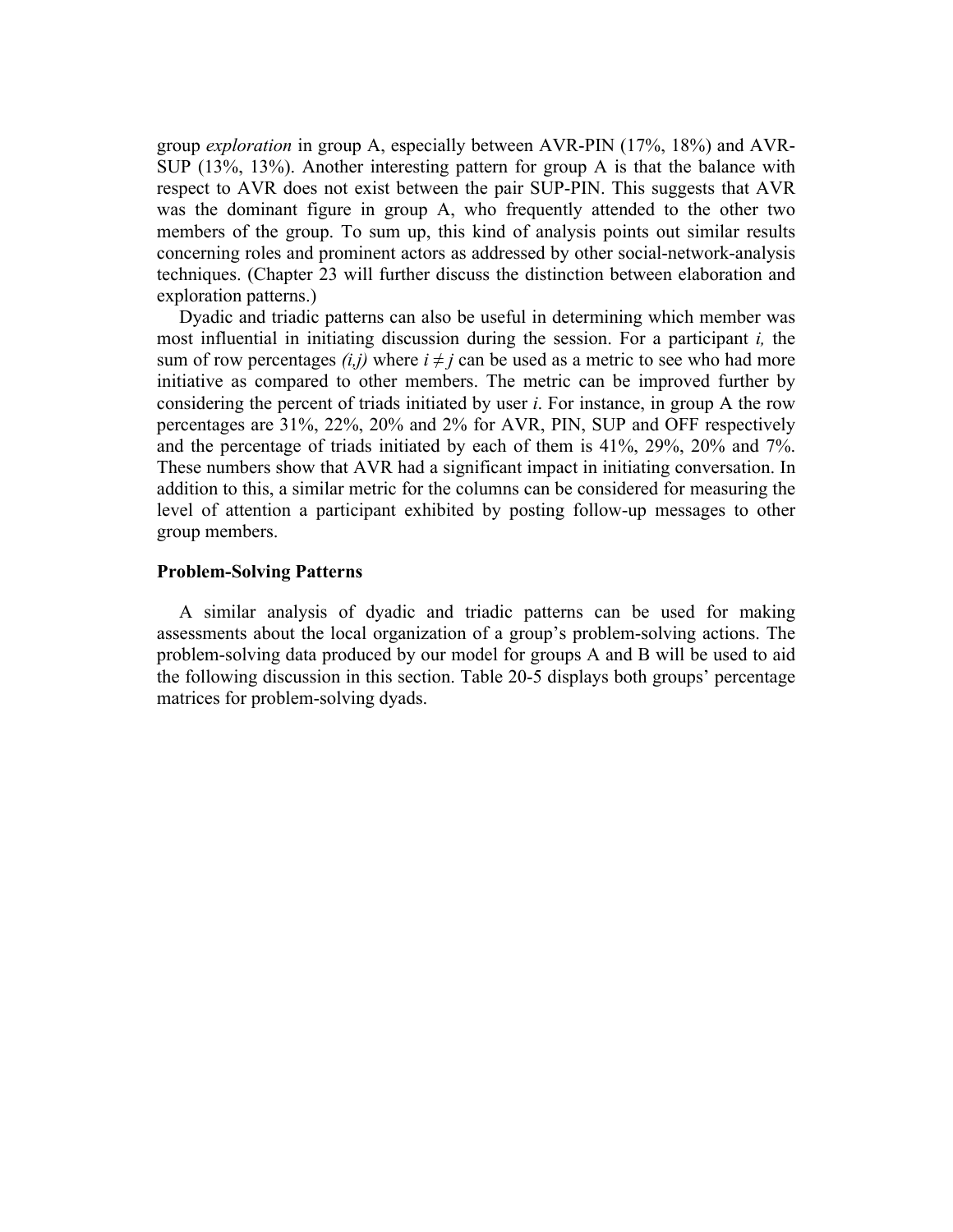| Pow <sub>2a</sub><br>Pbsol_dyads<br>%_Matrix | Orientation    | Strategy      | Tactic             | Perform        | Check          | Restate      | Summarize | Reflect             | esult<br>ឝ     | Pow2a<br>Pbsol_dyads<br>Row_%<br>Matrix | Orientation | Strategy      | Tactic       | Perform  | Check    | Restate  | Summarize | Reflect  | Result         |
|----------------------------------------------|----------------|---------------|--------------------|----------------|----------------|--------------|-----------|---------------------|----------------|-----------------------------------------|-------------|---------------|--------------|----------|----------|----------|-----------|----------|----------------|
| Orientation                                  | 1              | $\theta$      | 3                  | 0              | $\overline{c}$ | 1            | $\theta$  | 1                   | $\Omega$       | Orientation                             | 12          | 0             | 37           | $\theta$ | 25       | 12       | 0         | 12       | $\mathbf 0$    |
| Strategy                                     | 0              | 1             | 0                  | 1              | 0              | 0            | 0         | $\overline{c}$      | 0              | Strategy                                | 0           | 25            | 0            | 25       | 0        | $\theta$ | 0         | 50       | $\hat{0}$      |
| Tactic                                       | 0              | 0             | 3                  | $\overline{c}$ | 4              | 3            | 0         | 7                   | $\overline{c}$ | Tactic                                  | 0           | 0             | 15           | 10       | 20       | 15       | 0         | 30       | 10             |
| Perform                                      | 0              | 0             | 0                  | 4              | 4              | 0            | 0         | 0                   | 1              | Perform                                 | 0           | 0             | 0            | 44       | 44       | 0        | $\theta$  | $\theta$ | 11             |
| Check                                        | 0              | 0             | 0                  | 0              | 6              | 0            | 0         | 0                   | 0              | Check                                   | 0           | 0             | 0            | 0        | 100      | 0        | 0         | 0        | 0              |
| Restate                                      | 0              | 0             | 0                  | Û              | $\overline{c}$ | 0            | 0         | 2                   | 0              | Restate                                 | 0           | 0             | 0            | 0        | 50       | 0        | $\theta$  | 50       | 0              |
| Summarize                                    | 0              | 0             | 0                  | 0              | 0              | 0            | 0         | 0                   | 0l             | Summarize                               | 0           | 0             | 0            | 0        | 0        | 0        | $\theta$  | 0        | $\theta$       |
| Reflect                                      | 1              | 0             | 3                  | 0              | 7              | 3            | 0         | 9                   | 1              | Reflect                                 | 4           | $\hat{0}$     | 13           | 0        | 27       | 13       | 0         | 36       | 4              |
| Result                                       | Û              | Û             | 0                  |                | 8              |              | 0         | 2                   | 0              | Result                                  | 0           | 0             | 0            | 9        | 63       | 9        | 0         | 18       | 0              |
|                                              |                |               |                    |                |                |              |           |                     |                |                                         |             |               |              |          |          |          |           |          |                |
| Pow2b<br>Pbsol_dyads<br>%_Matrix             | Orientation    |               | actic<br>$\mapsto$ | Perform        | Check          |              | Summarize |                     | esult<br>₫     | Pow2b Pbsol<br>dyads<br>Row %<br>Matrix | Orientation |               |              | Perform  | Check    | Restate  | Summarize | Reflect  |                |
| Orientation                                  | $\overline{c}$ | Strategy<br>0 | 1                  | 5              | 0              | Restate<br>0 | 0         | Reflect<br>$\theta$ |                | Orientation                             | 25          | Strategy<br>0 | Tactic<br>12 | 50       | 0        | 0        | $\theta$  | $\theta$ | Result<br>12   |
| Strategy                                     | 0              | 0             | 0                  | 1              | 0              | 0            | 0         | 0                   | $\frac{1}{2}$  | Strategy                                | 0           | 0             | $\theta$     | 50       | 0        | 0        | 0         | $\theta$ | 50             |
| Tactic                                       | 0              | 0             | 0                  | 6              | 0              | $\theta$     | 0         | 2                   | 1              | Tactic                                  | 0           | Û             | 0            | 62       | $\theta$ | 0        | $\theta$  | 25       | 12             |
| Perform                                      | 0              | 0             | 0                  | 12             | 10             | 3            | 0         | 3                   | 8              | Perform                                 | 0           | 0             | 0            | 32       | 25       | 9        | $\theta$  | 9        | 22             |
| Check                                        | 0              | 0             | 0                  | 1              | Û              | $\theta$     | 0         | 6                   | 0              | Check                                   | 0           | Û             | 0            | 16       | $\theta$ | 0        | $\theta$  | 83       | $\overline{0}$ |
| Restate                                      | 0              | 0             | 0                  | Ô              | 0              | $\theta$     | 0         | 0                   | 0              | Restate                                 | 0           | 0             | 0            | 0        | 0        | 0        | 0         | 0        | $\overline{0}$ |
| Summarize                                    | Û              | 0             | 0                  | Û              | 0              | 0            | 0         | 0                   | 0              | Summarize                               | 0           | 0             | 0            | 0        | 0        | 0        | 0         | 0        | $\overline{0}$ |
| Reflect                                      | 0              | 0             | 0                  | Ô              | 0              | $\theta$     | 0         | 5                   | 0l             | Reflect                                 | 0           | 0             | 0            | $\theta$ | 0        | 0        | $\theta$  | 100      | $\theta$       |

*Table 20-5: Problem-solving dyads for Pow2a and Pow2b.*

Before making any comparisons between these groups, we briefly introduce how the coding categories are related to math problem-solving *activities*. In this context a problem-solving activity refers to a set of successive math problem-solving actions. In our coding scheme, *Orientation*, *Tactic* and *Strategy* codes refer to the elements of a certain activity in which the group engages in understanding the problem statement and/or proposes strategies for approaching it. Next, a combination of *Perform* and *Result* codes signal actions that relate to an execution activity in which previously proposed ideas are applied to the problem. *Summary* and *Restate* codes arise when the group is in the process of helping a group member to catch up with the rest of the group and/or producing a reformulation of the problem at hand. Further, *Check* and *Reflect* codes capture moves where group members reflect on the validity of an overall strategy or on the correctness of a specific calculation; they do not form an activity by themselves, but are interposed among the activities described before

Given this description, we use the percentage matrices (see Table 20-5) to identify what percent of the overall problem-solving effort is devoted to each activity. For instance, the sum of percentage values of the sub-matrix induced by the columns and rows of *Orientation, Tactic, Strategy, Check* and *Reflect* codes takes up 28% of the problem-solving actions performed by the group A, whereas this value is only 5% for group B. This indicates that group A put more effort in developing strategies for solving the problem. When we consider the sub-matrix induced by *Perform, Result, Check* and *Reflect*, the corresponding values are 21% for group A and 50% for group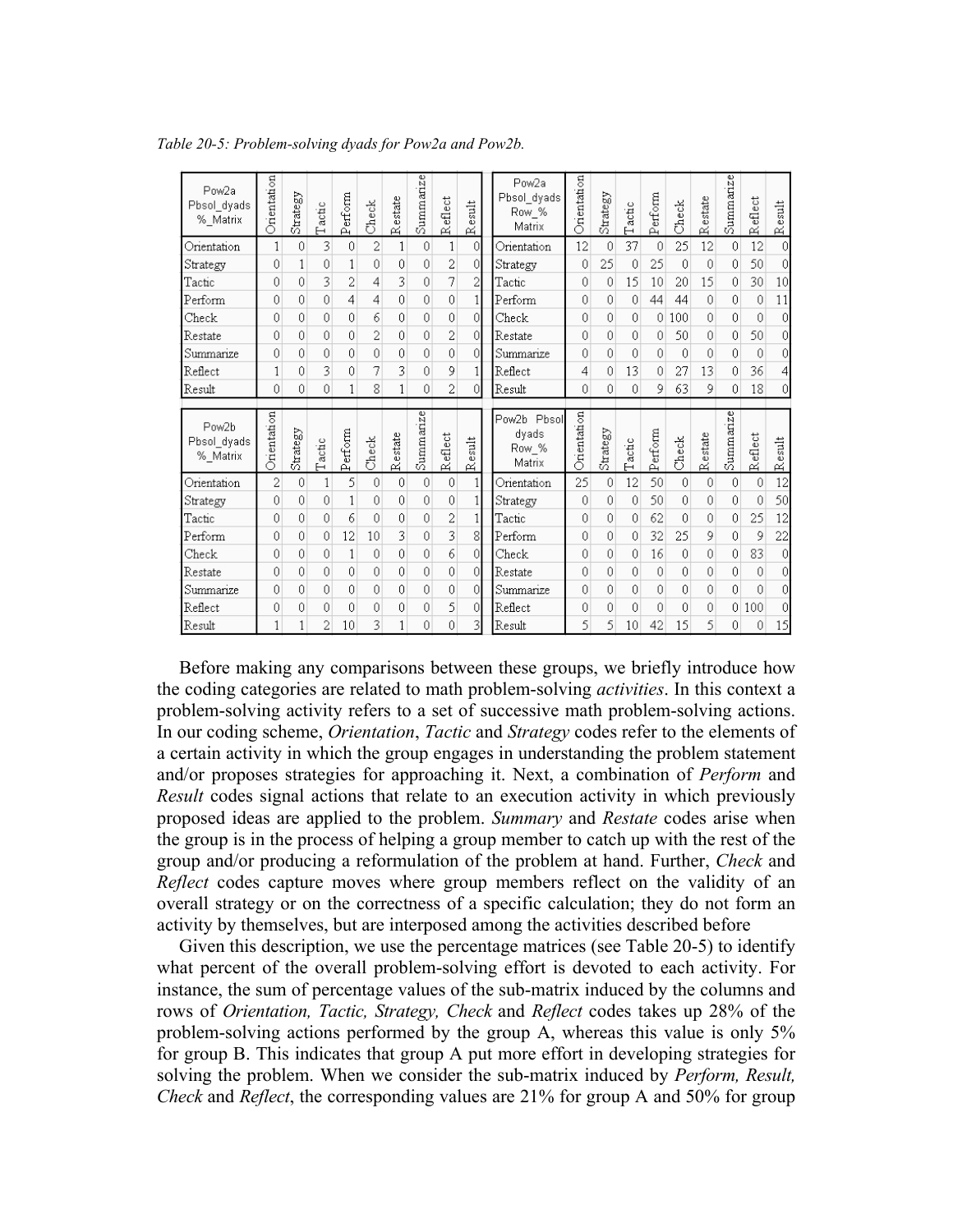B. This signals that group B spent more time on executing problem-solving steps. Finally, the values of the corresponding sub-matrix induced by *Restate, Summarize, Check* and *Reflect* codes adds up to 7% for group A and 0% for B, which hints at a change in orientation of group A's problem-solving activity. The remaining percentage values excluded by the sub-matrices belong to transition actions in between different activities.

#### **Maximal Pat**t**erns**

The percentage values presented in the previous section indicate that groups A and B exhibited significantly different local organizations in terms of their problemsolving activities. In order to make stronger claims about the differences at a global level, one needs to consider the unfolding of these local events through the whole discussion. Thus, analyzing the sequential unfolding of local patterns is another interesting focus of investigation, which will ultimately yield a "global" picture of a group's collaborative problem-solving activity. For instance, given the operational descriptions of problem-solving activities above, we observed the following sequence of local patterns in group A. First, the group engaged in a problemorientation activity in which they identified a relevant sub-problem to work on. Then, they performed an execution activity on the agreed strategy by making numerical calculations to solve their sub-problem. Following this discussion, they engaged in a reflective activity in which they tried to relate the solution of the subproblem to the general problem. During their reflection they realized they made a mistake in a formula they used earlier. At that point the session ended, and the group failed to produce the correct answer to their problem. On the other hand, the members of group B individually solved the problem at the beginning of the session without specifying a group strategy. They spent most of the remaining discussion revealing their solution steps to each other.

In this work we have shown how thread information can be used to identify the most frequent patterns of interaction with respect to various different criteria. In particular, we have discussed how these patterns can be used for making assessments about the organization of interaction in terms of each participant's level of participation, the conversational structure of discussion, as well as the problemsolving activities performed by the group. Our computations are based on an automated program that accepts a coded chat transcript as input, and performs all necessary computations in an efficient way.

### **References**

Garcia, A., & Jacobs, J. B. (1998). The interactional organization of computer mediated communication in the college classroom. *Qualitative Sociology, 21*(3), 299-317.

Inokuchi, A., Washio, T., & Motodam, H. (2000). *An apriori-based algorithm for mining frequent substructures from graph data.* Paper presented at the *PKDD 2000*, *Lyon, France*. Proceedings pp. *13-23*.